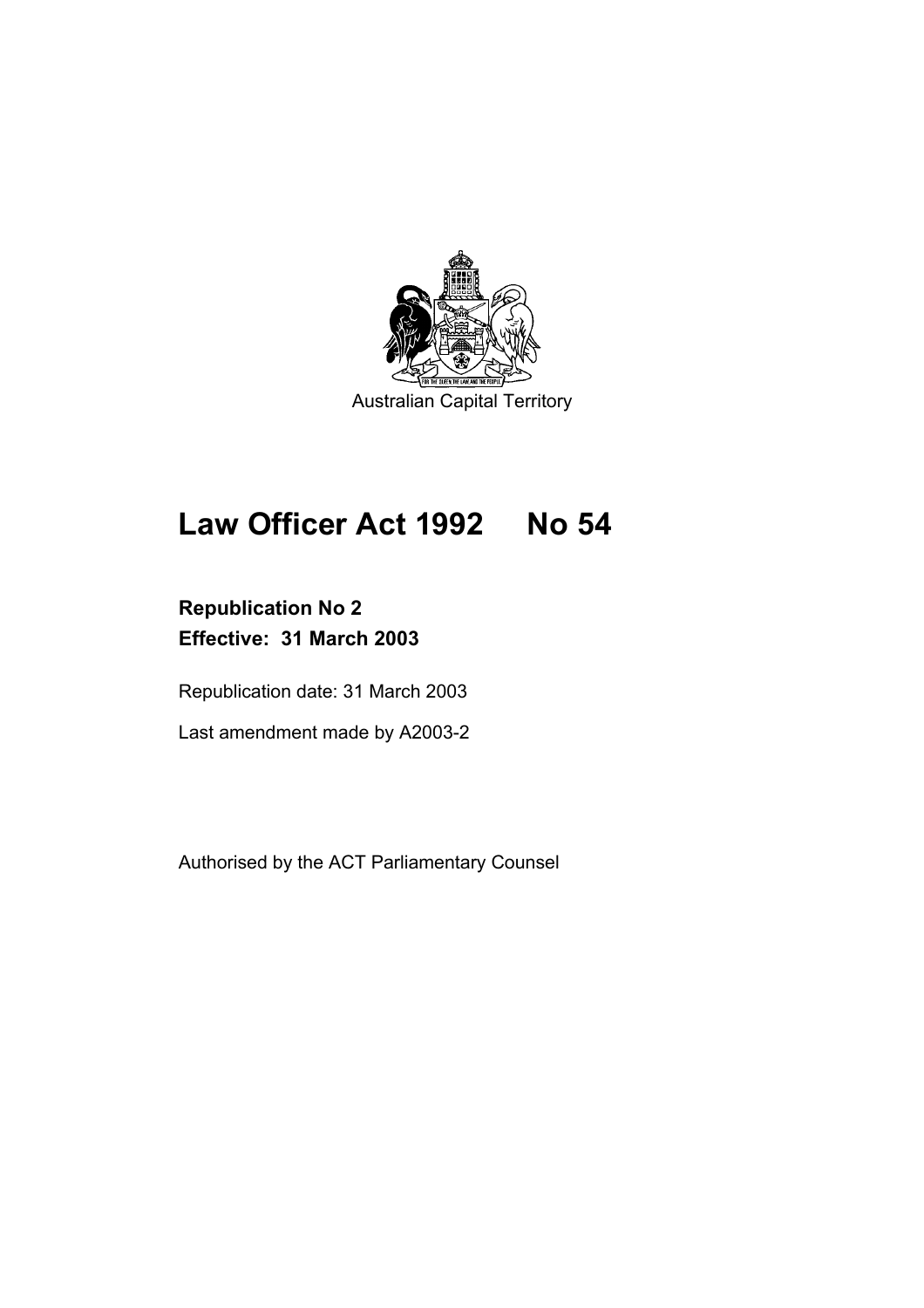# **About this republication**

#### **The republished law**

This is a republication of the *Law Officer Act 1992* (including any amendment made under the *Legislation Act 2001*, part 11.3 (Editorial changes)) as in force on 31 March 2003*.* It also includes any amendment, repeal or expiry affecting the republished law to 31 March 2003.

The legislation history and amendment history of the republished law are set out in endnotes 3 and 4.

#### **Kinds of republications**

The Parliamentary Counsel's Office prepares 2 kinds of republications of ACT laws (see the ACT legislation register at www.legislation.act.gov.au):

- authorised republications to which the *Legislation Act 2001* applies
- unauthorised republications.

The status of this republication appears on the bottom of each page.

#### **Editorial changes**

The *Legislation Act 2001*, part 11.3 authorises the Parliamentary Counsel to make editorial amendments and other changes of a formal nature when preparing a law for republication. Editorial changes do not change the effect of the law, but have effect as if they had been made by an Act commencing on the republication date (see *Legislation Act 2001*, s 115 and s 117). The changes are made if the Parliamentary Counsel considers they are desirable to bring the law into line, or more closely into line, with current legislative drafting practice.

This republication does not include amendments made under part 11.3 (see endnote 1).

#### **Uncommenced provisions and amendments**

If a provision of the republished law has not commenced or is affected by an uncommenced amendment, the symbol  $\|\mathbf{U}\|$  appears immediately before the provision heading. The text of the uncommenced provision or amendment appears only in the last endnote.

#### **Modifications**

If a provision of the republished law is affected by a current modification, the symbol  $\mathbf{M}$ appears immediately before the provision heading. The text of the modifying provision appears in the endnotes. For the legal status of modifications, see *Legislation Act 2001*, section 95.

#### **Penalties**

The value of a penalty unit for an offence against this republished law at the republication date is—

- (a) if the person charged is an individual—\$100; or
- (b) if the person charged is a corporation—\$500.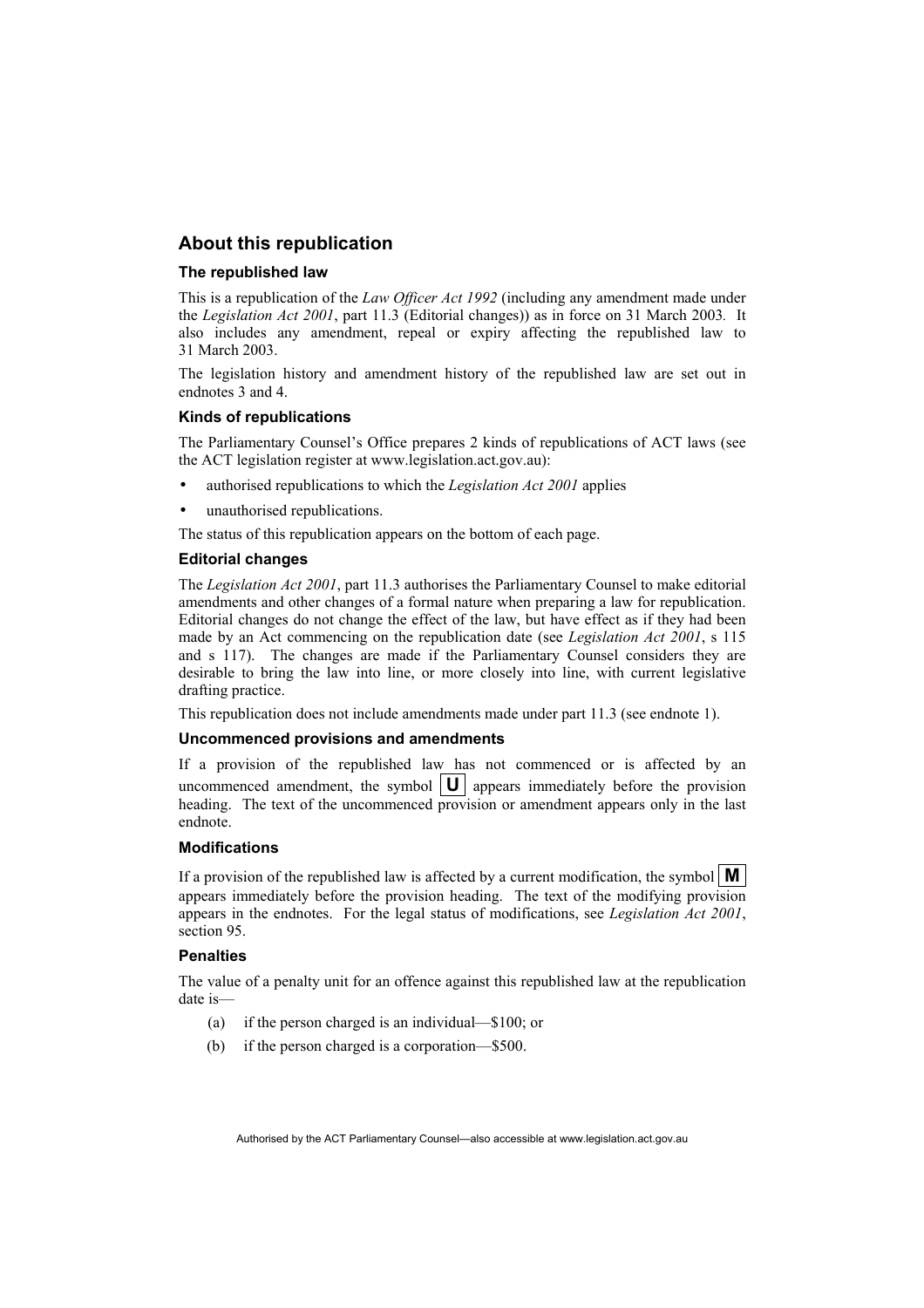

# **Law Officer Act 1992**

# **Contents**

|                |                                                              | Page       |
|----------------|--------------------------------------------------------------|------------|
| 1              | Name of Act                                                  | 2          |
| 2              | Meaning of Attorney-General                                  | 2          |
| 3              | Position of Attorney-General                                 | 2          |
| 4              | <b>Functions of Attorney-General</b>                         | 2          |
| 5              | Additional functions of Attorney-General                     | 3          |
| 5A             | Effect of Attorney-General's functions on certain litigation | 3          |
| 6              | Regulation-making power                                      | 3          |
| Endnotes       |                                                              |            |
| 1              | About the endnotes                                           | 4          |
| 2              | Abbreviation key                                             | 4          |
| 3              | Legislation history                                          | 5          |
| 4              | Amendment history                                            | 5          |
| 5              | Earlier republications                                       | 6          |
| R <sub>2</sub> | Law Officer Act 1992                                         | contents 1 |

R2 31/03/03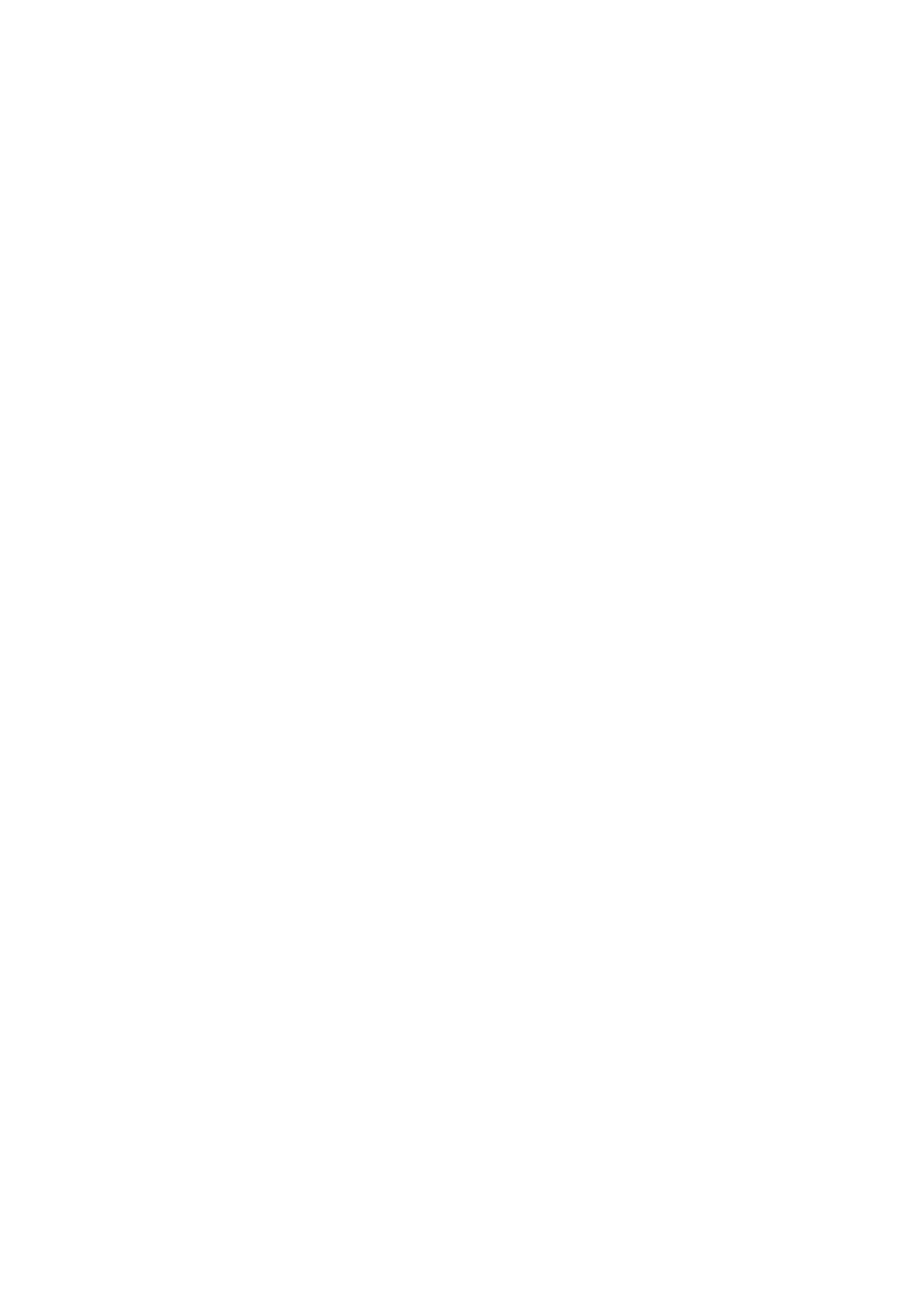

# **Law Officer Act 1992**

An Act relating to the functions and powers of the Attorney-General, and for related purposes

R2 31/03/03 Law Officer Act 1992 **page 1**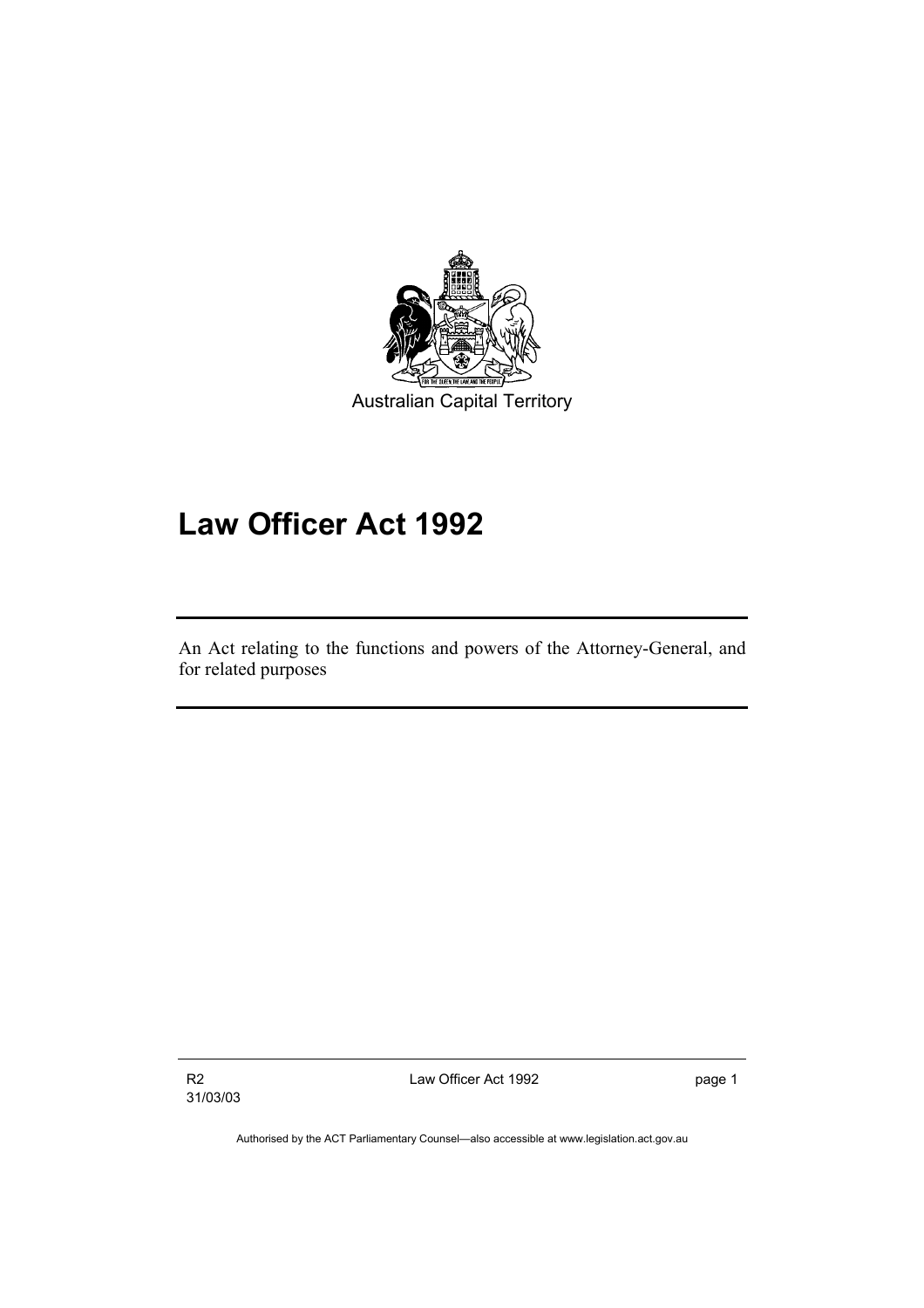# **1 Name of Act**

This Act is the *Law Officer Act 1992.*

# **2 Meaning of** *Attorney-General*

In this Act, a reference to the Attorney-General is a reference to—

- (a) the Minister designated Attorney-General by the Chief Minister; or
- (b) if no Minister is so designated—the Minister for the time being administering this Act;

and, if another Minister is authorised by the Chief Minister to act on behalf of that Minister, includes a reference to that other Minister.

# **3 Position of Attorney-General**

The Attorney-General is the first law officer of the Territory.

# **4 Functions of Attorney-General**

The functions of the Attorney-General are—

- (a) to be the chief legal representative of—
	- (i) the Crown in right of the Territory; and
	- (ii) the Territory;
- (b) to be the principal legal adviser to the Territory; and
- (c) to have responsibility for the administration of law and justice in the ACT; and
- (d) to institute and conduct litigation on behalf of—
	- (i) the Crown in right of the Territory; or
	- (ii) the Territory; or
	- (iii) a Minister; or

page 2 Law Officer Act 1992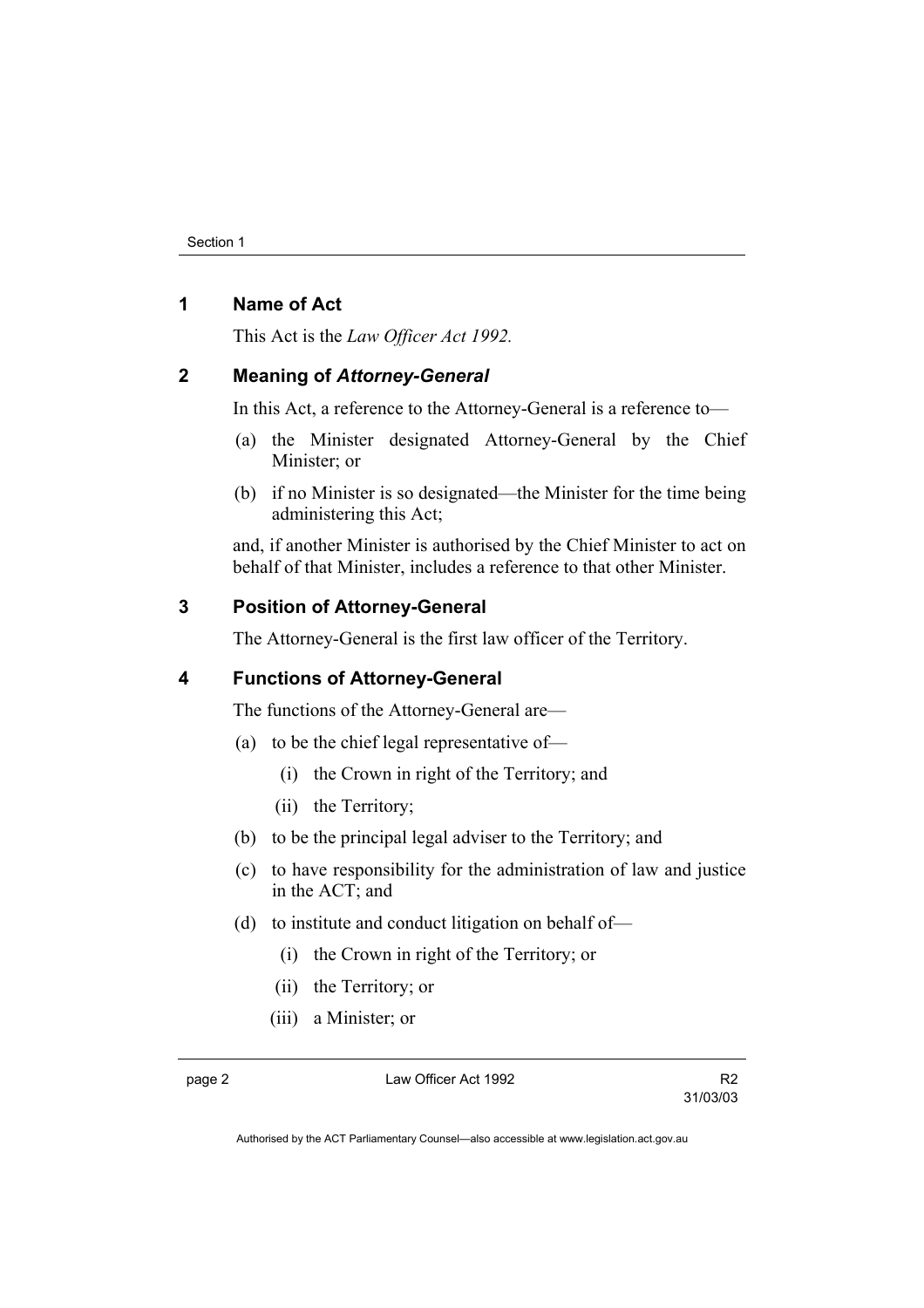- (iv) a person suing or being sued on behalf of the Territory; and
- (e) to exercise the functions given to the Attorney-General by another Act; and
- (f) to exercise any other functions prescribed under the regulations.
- *Note* A provision of a law that gives an entity (including a person) a function also gives the entity powers necessary and convenient to exercise the function (see Legislation Act, s 196 and dict, pt 1, def *entity*).

# **5 Additional functions of Attorney-General**

The Attorney-General also has, in relation to the Territory, the traditional functions, prerogatives and privileges of State Attorneys-General, subject to this Act and any other Territory law.

# **5A Effect of Attorney-General's functions on certain litigation**

To remove any doubt, the functions of the Attorney-General, including the traditional functions, prerogatives and privileges of State Attorneys-General, do not prevent, and are taken never to have prevented, a person authorised by the Territory, or under a Territory law, from instituting or conducting litigation mentioned in section 4 (d) (Functions of Attorney-General).

# **6 Regulation-making power**

The Executive may make regulations for this Act.

*Note* Regulations must be notified, and presented to the Legislative Assembly, under the *Legislation Act 2001*.

Law Officer Act 1992 **page 3**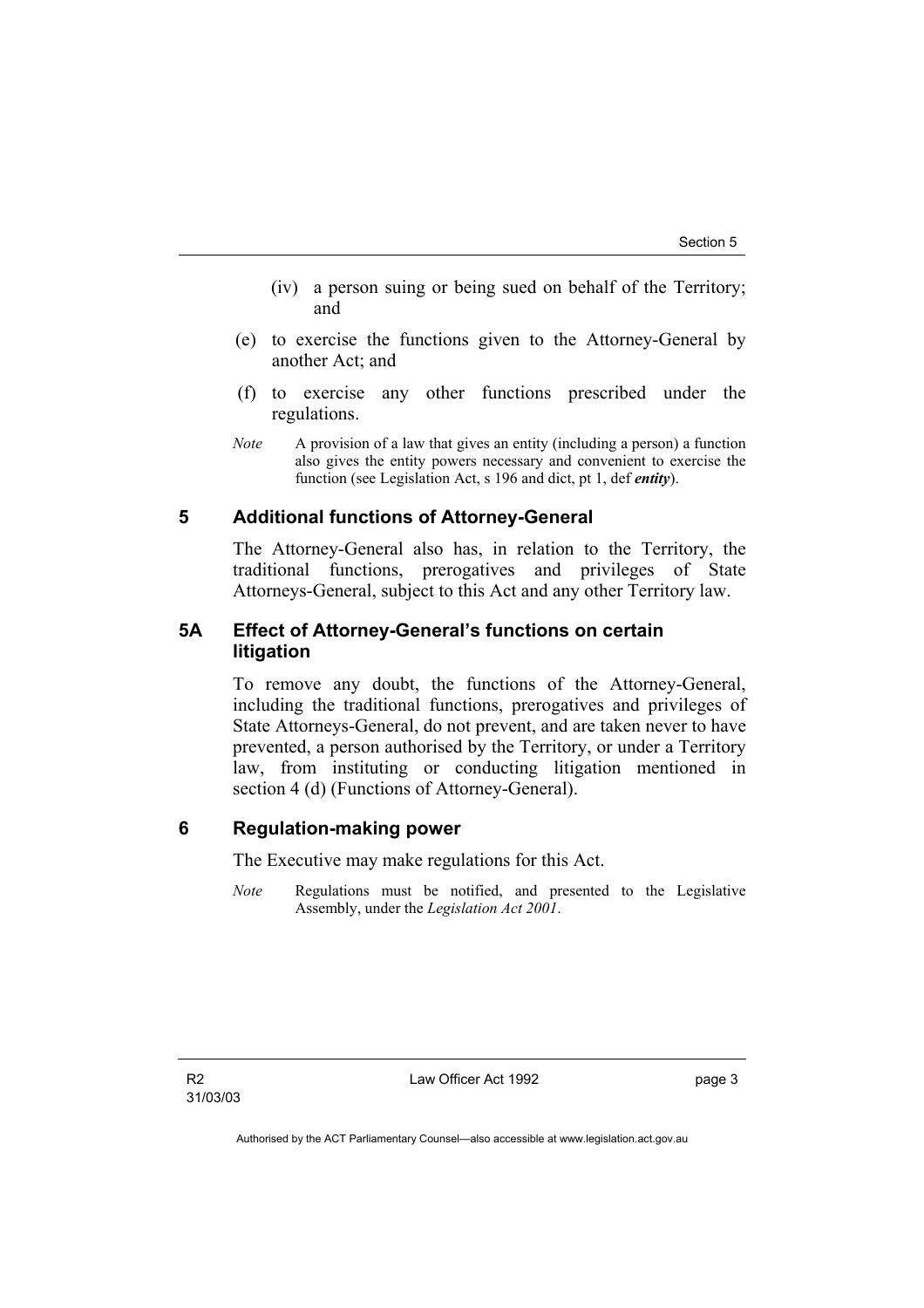#### **Endnotes**

1 About the endnotes

# **Endnotes**

### **1 About the endnotes**

Amending and modifying laws are annotated in the legislation history and the amendment history. Current modifications are not included in the republished law but are set out in the endnotes.

Not all editorial amendments made under the *Legislation Act 2001*, part 11.3 are annotated in the amendment history. Full details of any amendments can be obtained from the Parliamentary Counsel's Office.

Uncommenced amending laws and expiries are listed in the legislation history and the amendment history. These details are underlined. Uncommenced provisions and amendments are not included in the republished law but are set out in the last endnote.

If all the provisions of the law have been renumbered, a table of renumbered provisions gives details of previous and current numbering.

The endnotes also include a table of earlier republications.

If the republished law includes penalties, current information about penalty unit values appears on the republication inside front cover.

#### **2 Abbreviation key**

| $am = amended$                             | $ord = ordinance$                         |  |
|--------------------------------------------|-------------------------------------------|--|
| $amdt = amendment$                         | orig = original                           |  |
| $ch = chapter$                             | p = page                                  |  |
| $cl = clause$                              | par = paragraph                           |  |
| $def = definition$                         | pres = present                            |  |
| $dict = dictionary$                        | prev = previous                           |  |
| disallowed = disallowed by the Legislative | $(\text{prev})$ = previously              |  |
| Assembly                                   | prov = provision                          |  |
| $div = division$                           | $pt = part$                               |  |
| $exp = expires/expired$                    | $r = rule/subrule$                        |  |
| Gaz = Gazette                              | $reg = regulation/subregulation$          |  |
| $hda =$ heading                            | $renum = renumbered$                      |  |
| $IA = Interpretation Act 1967$             | $reloc = relocated$                       |  |
| ins = inserted/added                       | $R[X]$ = Republication No                 |  |
| $LA =$ Legislation Act 2001                | $RI =$ reissue                            |  |
| $LR =$ legislation register                | s = section/subsection                    |  |
| LRA = Legislation (Republication) Act 1996 | $sch = schedule$                          |  |
| mod = modified / modification              | $sdiv = subdivision$                      |  |
| $No = number$                              | $sub =$ substituted                       |  |
| $num = numbered$                           | $SL = Subordinate$ Law                    |  |
| $o = order$                                | underlining = whole or part not commenced |  |
| om = omitted/repealed                      | or to be expired                          |  |

page 4 Law Officer Act 1992

31/03/03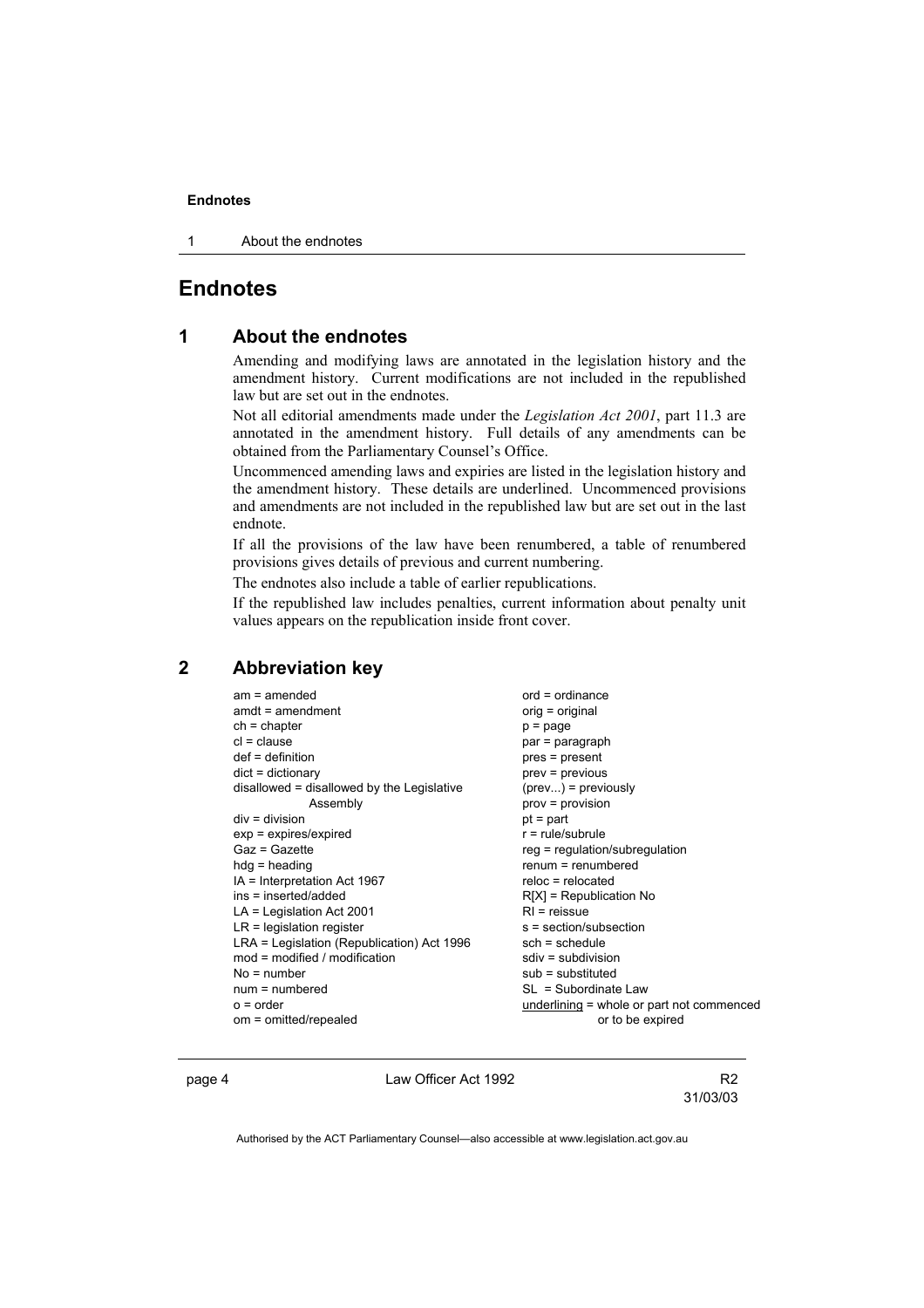#### **Endnotes**

### **3 Legislation history**

After 11 May 1989 and before 10 November 1999, Acts commenced on their notification day unless otherwise stated (see *Australian Capital Territory (Self-Government) Act 1988* (Cwlth) s 25).

#### **Law Officer Act 1992 No 54**

notified 25 September 1992 (Gaz 1992 No S162) commenced 25 September 1992

as amended by

#### **Legislation (Consequential Amendments) Act 2001 No 44 pt 214**

notified 26 July 2001 (Gaz 2001 No 30) s 1, s 2 commenced 26 July 2001 (IA s 10B) pt 214 commenced 12 September 2001 (s 2 and see Gaz 2001 No S65)

#### **Justice and Community Safety Legislation Amendment Act 2003 A2003-2 pt 10**

notified LR 3 March 2003 s 1, s 2 commenced 3 March 2003 (LA s 75 (1)) pt 10 commenced 31 March 2003 (s 2 (2))

# **4 Amendment history**

### **Functions of Attorney-General**  s 4 hdg sub A2003-2 s 52<br>s 4 am A2003-2 s 53. am A2003-2 s 53, s 54 **Additional functions of Attorney-General**  s 5 sub A2003-2 s 55 **Effect of Attorney-General's functions on certain litigation**  s 5A ins A2003-2 s 55 **Regulation-making power**  s 6 sub 2001 No 44 amdt 1.2608 **Amendment of** *Legal Practitioners Act 1970* s 7 om 2001 No 44 amdt 1.2608 **Regulations**  s 8 om 2001 No 44 amdt 1.2608

Law Officer Act 1992 **page 5**